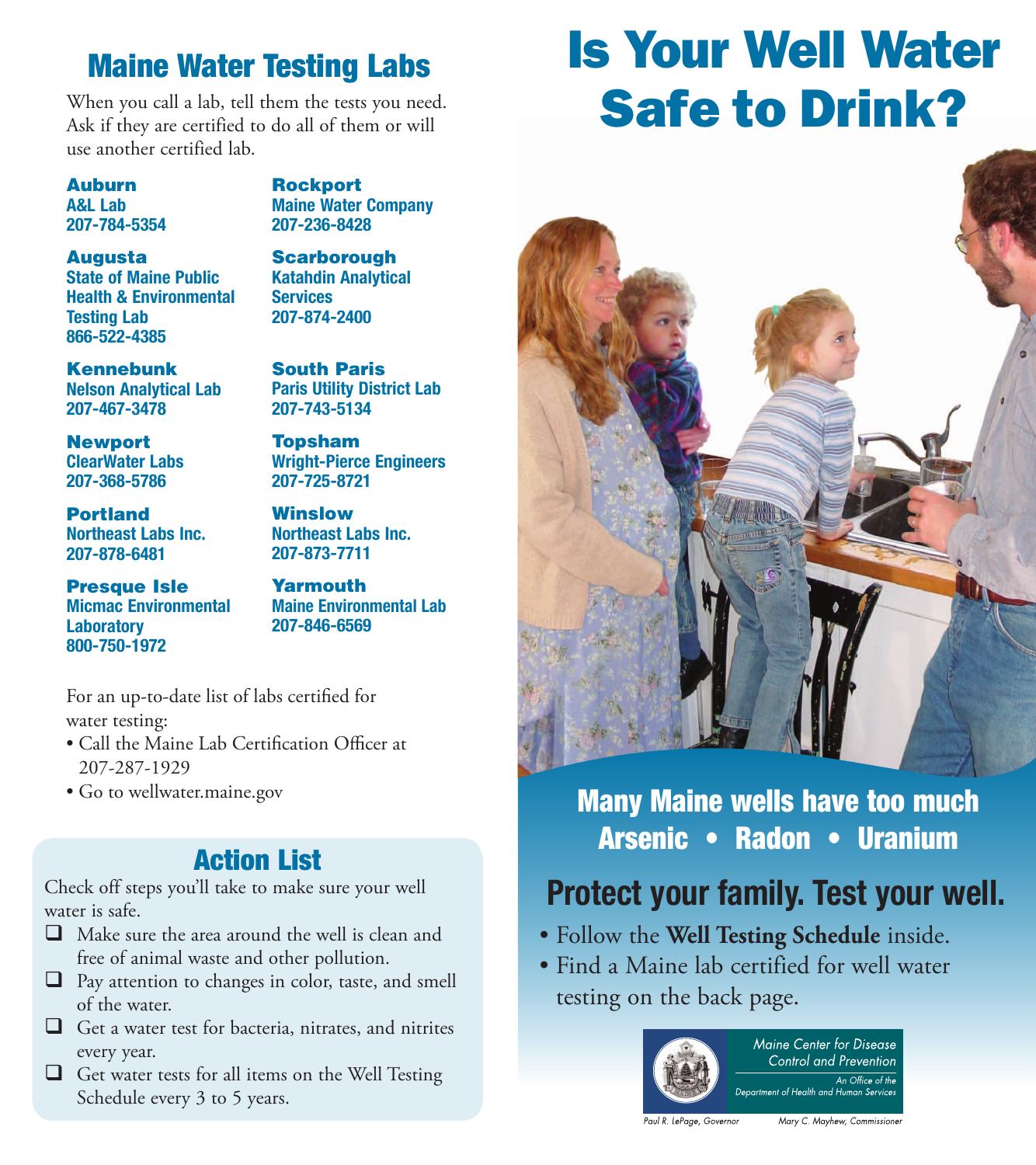## Our well water looks, smells, and tastes fine. Why should we test it?

Your well water may NOT be safe to drink.

- **Germs** (bacteria and viruses) can get into well water if the well casing is damaged or if you have a dug or shallow well.
- **Chemicals** like arsenic, radon and uranium get into Maine wells from nature. They're in the rocks and can dissolve in water. Lead from older pipes can also dissolve in water.

**The Result:** Both germs and chemicals may cause unpleasant symptoms, such as upset stomach or the runs (diarrhea). Some of the chemicals also increase the chance of cancer. Even if you've tested before, it may be time to test again.

### When and what do we test?

### **Test**

- **Every year** for bacteria, nitr**ates**, and nitr**ites**.
- **Every 3 to 5 years** for all chemicals listed on the Well Testing Schedule on page 4.

## Next Steps: Call a lab and test your water.

- **Step 1** Find a lab listed on the back page and call them.
- **Step 2** Tell the lab the water tests you need based on the Well Testing Schedule on page 4. Ask if they're certified to do all the tests or will use another certified lab.
- **Step 3** Wait for the water test kits to arrive in the mail. The kits include empty bottles, directions, and forms to fill out.
- **Step 4** Read the directions, fill the bottles with tap water, and mail them back to the lab.
- **Step 5** Watch for test results in the mail. Compare your results with the Safe Limits on the Well Testing Schedule. If you're not completely sure you understand the test results, call us toll free in Maine: 866-292-3474.

### Call Us To Help You Understand Water Test Results and "Next Steps"



### **Eric Frohmberg, Andy Smith, and Deb Rice**  Toxicologists at the Maine CDC who will answer your calls

**Water test results** can be hard to understand. A lab will report most results in measurement units such as **mg**/L (**milli**grams per liter) or **ug**/L (**micro**grams per liter). When you compare your results with the safe limits on the Well Testing Schedule, make sure those letters match. If they don't match or if you have any questions,

Some **water quality problems** are fairly quick and easy to fix. Others take longer and cost more. You may qualify for a low income loan to fix a problem. Before you spend money, give us a call.

call us and we'll help you.

### **Maine CDC Toll Free in Maine:**  866-292-3474 **wellwater.maine.gov**

The Department of Health and Human Services does not discriminate on the basis of disability, race, color, creed, gender, age, sexual orientation, or national origin, in admission to, access to or operations of its programs, services, activities or its hiring or employment practices. This notice is provided as required by Title II of the Americans with Disabilities Act of 1990 and in accordance with the Civil Rights Acts of 1964 as amended, Section 504 of the Rehabilitation Act of 1973 as amended, the Age Discriminiation Act of 1975, Title IX of the Education Amendments of 1972 and the Maine Human Rights Act. Questions, concerns, complaints, or requests for additional information regarding civil rights may be forwarded to the DHHS' ADA Compliance/EEO Coordinator, State House Station #11, Augusta, Maine 04333, 207-287-4289 (V) or 207-287-3488 (V) or Maine Relay 711. Individuals who need auxiliary aids for effective communication in programs and services of DHHS are invited to make their needs and preferences known to the ADA Compliance/ EEO Coordinator. This notice is available in alternate formats, upon request.

This brochure was produced with funding from the U.S. Environmental Protection Agency and reprinted with funding from the U.S. Centers for Disease Control and Prevention. Writer: AHEC Health Literacy Center, University of New England Design: Campbell Creative Reprinted: July 2012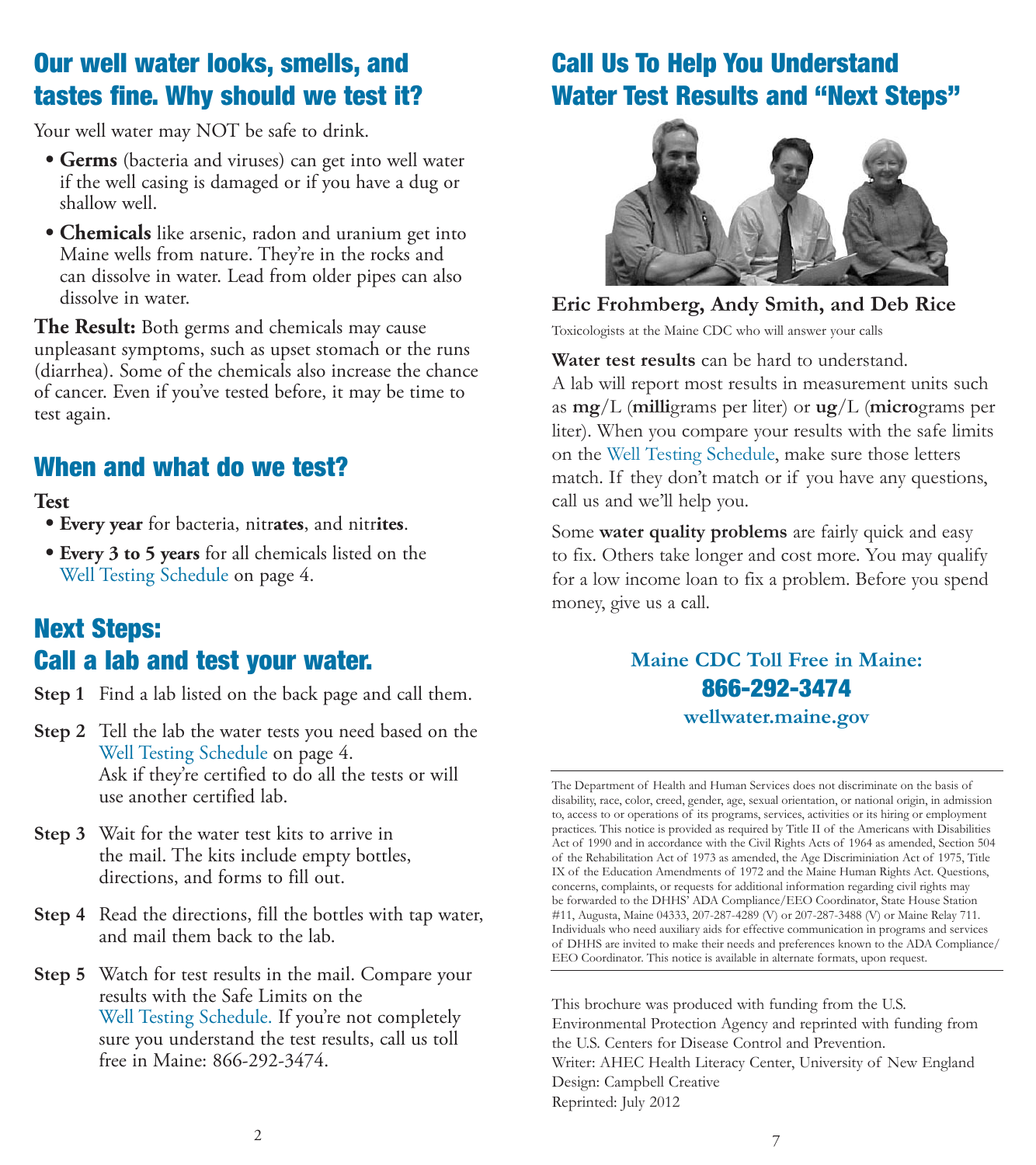# Well Testing Schedule

## How to Read the Safe Limits

Compare the numbers and letters on your test results with the numbers and letters under the Safe Limits. Make sure the letters match and that your test result numbers are **at** or **below** the limits.

# Well Problem ..........Can Cause .............Safe Limit **Test Every Year** • Bacteria Diarrhea and Vomiting 0

If coliform bacteria test is positive, test for E. coli bacteria

| • Nitrate Nitrogen  Infant blood problems  10 mg/L or less |  |
|------------------------------------------------------------|--|
|                                                            |  |

## Test Every 3 to 5 Years

|                                                                                                                         |                                            | or less                                           |
|-------------------------------------------------------------------------------------------------------------------------|--------------------------------------------|---------------------------------------------------|
| • Uranium  Kidney Problems  20 ug/L or less                                                                             |                                            |                                                   |
| • Lead - First Draw Test  Brain Damage  10 ug/L or less<br>if planning a baby, pregnant,<br>or have a child under age 6 |                                            |                                                   |
| • Fluoride  Too little - increased chance                                                                               | of tooth decay<br>Too much - stained teeth | $\cdots$ Between 0.6 mg/L<br>and $2 \text{ mg/L}$ |

### Other Times to Test Your Well:

- You're expecting a baby.
- Your water changes in smell, taste, or color. Drink bottled water. Call us to learn which tests to do.
- You put in new parts to the system, like a new pump or new pipes or water softener. Test for bacteria.
- The well runs dry and comes back. Test for bacteria.
- You put in a water treatment system to fix a problem. Test the treated water each year for that problem.

4 5 Maine CDC Toll Free in Maine: 866-292-3474 or http://wellwater.maine.gov If you're not 100% sure you understand your water test results, call us.